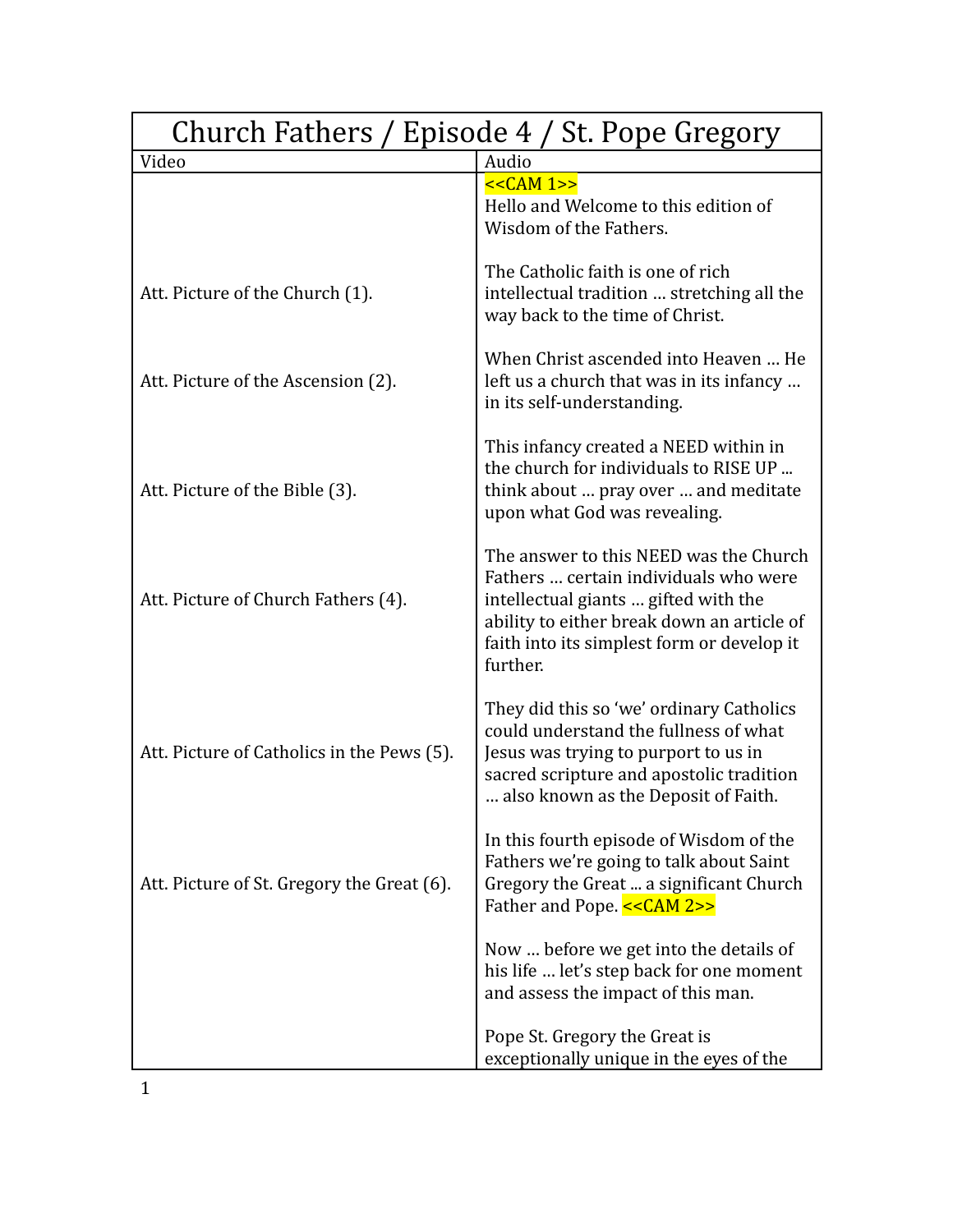| Att. Type on  "The Great"  "Only TWO<br>popes  have been given the title such a<br>title."                         | Church. He was not only Pope but also<br>became a saint and was later given the<br>title "the Great." As a matter of fact,<br>only THREE popes  Leo the FIRST<br>Gregory the FIRST  and Nicholas the<br>FIRST have been given the title of "the<br>Great." He was given the name "Great"<br>for three reasons.                                                                                                                                                                                                         |
|--------------------------------------------------------------------------------------------------------------------|------------------------------------------------------------------------------------------------------------------------------------------------------------------------------------------------------------------------------------------------------------------------------------------------------------------------------------------------------------------------------------------------------------------------------------------------------------------------------------------------------------------------|
| Att. Picture of a barbarian (7).<br>Att. Picture of famine/epidemics (8).<br>Att. Picture of Gregory Writing (21). | First  he reigned during invasions<br>namely  the barbarian invasions in<br>Italy. Second  he was in office when<br>Rome faced famine and numerous<br>epidemics. Third  he was an<br>exceptional writer and ruler.                                                                                                                                                                                                                                                                                                     |
| Att. Picture of St. Gregory (9).                                                                                   | Pope St. Gregory is also known for his<br>influence on the forms of public worship.<br>For example  he started a school for the<br>training of church musicians  and<br>Gregorian chant  plainchant  is named<br>after him. In addition  the schedule of                                                                                                                                                                                                                                                               |
| Att. Play Gregorian chant for a few<br>seconds.                                                                    | Scripture readings  and the<br>accompanying prayers  in use<br>throughout most of Western<br>Christendom  is primarily due to his<br>fervor for organization. << CAM 1>>                                                                                                                                                                                                                                                                                                                                               |
| Type on  "Moralia on Job  The<br>Dialouges  Homilies on the Gospel<br>Homilies on Ezekiel".                        | Gregory wrote several works  including<br>the Moralia on Job and his handbook for<br>rulers  Pastoral Rule  was enormously<br>popular. The Dialouges , which<br>showcase a life of St. Benedict of<br>Nursia that describes the saint's many<br>miracles  was also well liked and<br>significant. His Homilies on the Gospel<br>were preached to the people and offered<br>practical wisdom  and his Homilies on<br>Ezekiel clarified the mysterious<br>symbolism of the Temple of Jerusalem to<br>monastic audiences. |
| Att. Picture of Gregorian music (17)<br>Att. Picture of Council of Trent (18)                                      | He taught that the church and its<br>sacraments provided a safe path to<br>salvation in a fallen world  and the                                                                                                                                                                                                                                                                                                                                                                                                        |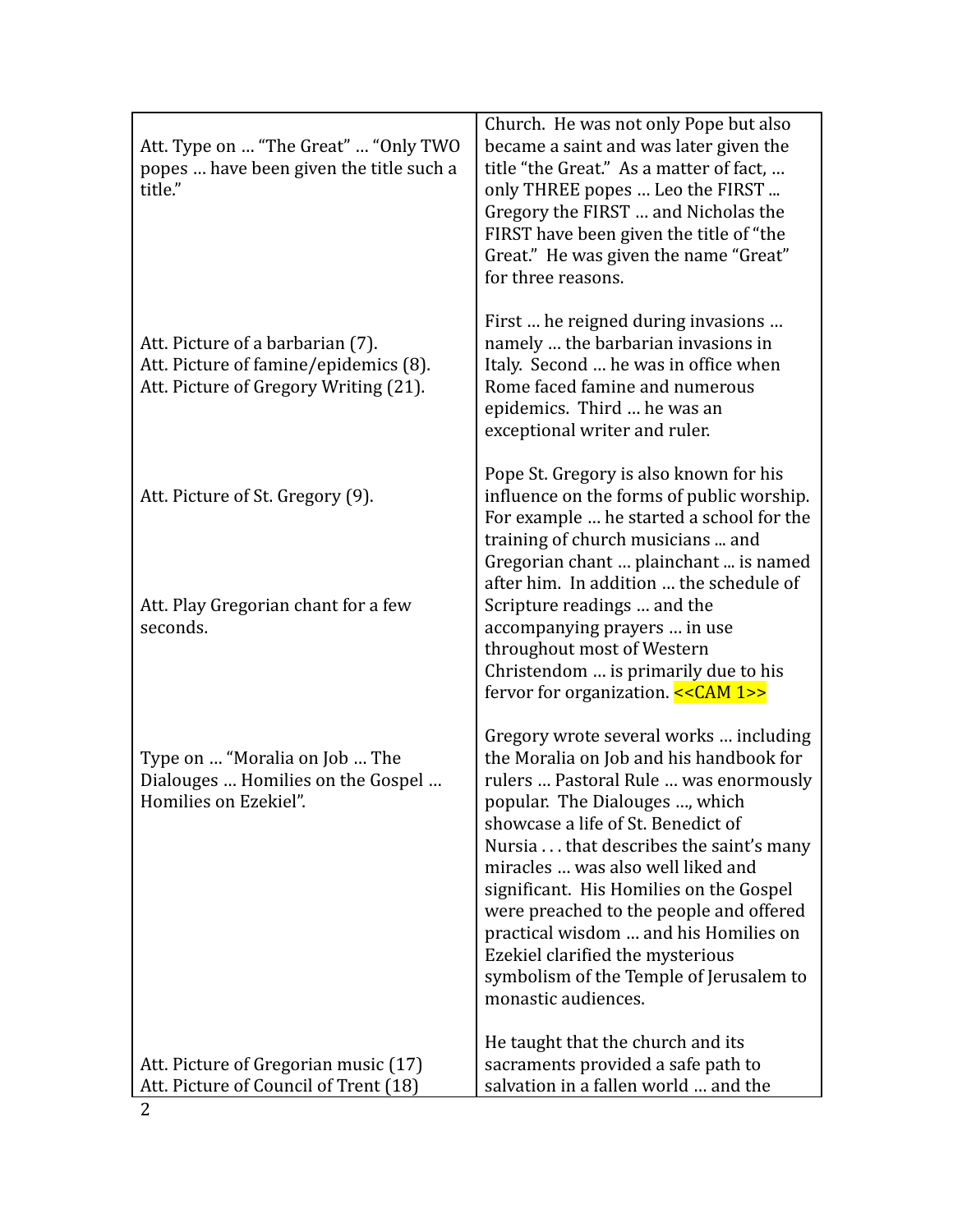|                                                                                                                    | significance Gregory placed on the<br>Eucharist defined the medieval church.<br>These teachings would be highlighted in<br>the Counter-Reformation  when<br>Gregory's view of the church  focusing<br>on penance  works  and the<br>sacraments  was reemphasized in<br>response to Protestant revolts.                                                                      |
|--------------------------------------------------------------------------------------------------------------------|-----------------------------------------------------------------------------------------------------------------------------------------------------------------------------------------------------------------------------------------------------------------------------------------------------------------------------------------------------------------------------|
|                                                                                                                    | The Life of Saint Gregory                                                                                                                                                                                                                                                                                                                                                   |
| Att. Picture of St. Gregory (10).                                                                                  | $<<CAM 2>>$<br>Saint Gregory was born in 540 in the city<br>of Rome. His family was wealthy with<br>close connections to the church.                                                                                                                                                                                                                                        |
| Att. Picture of Caelian Hill (11).                                                                                 | His parents lived in a villa suburbana on<br>the Caelian Hill in Rome and family<br>owned working estates in Sicily and<br>Rome.                                                                                                                                                                                                                                            |
|                                                                                                                    | His father  Gordianus  was an<br>administrator in the Roman Church ,<br>which oversaw a district not connected<br>to the Papal Palace or the titular<br>churches of Rome. His mother  Silvia<br>was from a noble family and eventually<br>became a saint. His three paternal aunts<br>were also renowned for their sanctity.                                                |
| Att. Type on  "Grammar  Dialectic<br>and Rhetoric  Latin  Science<br>History  Mathematics  Music<br>Imperial Law." | Gregory was well educated in grammar<br>dialectic  and rhetoric  and could<br>write Latin. He knew Latin authors<br>natural science  history  mathematics<br>music  and was well versed in<br>imperial law. He took part in Roman<br>political life and at one point was Prefect<br>of the City. As we can see  he was an<br>extraordinary individual.<br><< <b>CAM</b> 1>> |
| Att. Picture of a Monk (12).                                                                                       | In 574 $\dots$ at the age of 34 $\dots$ he became a<br>monk. During this period  his father<br>died and he decided to convert the family                                                                                                                                                                                                                                    |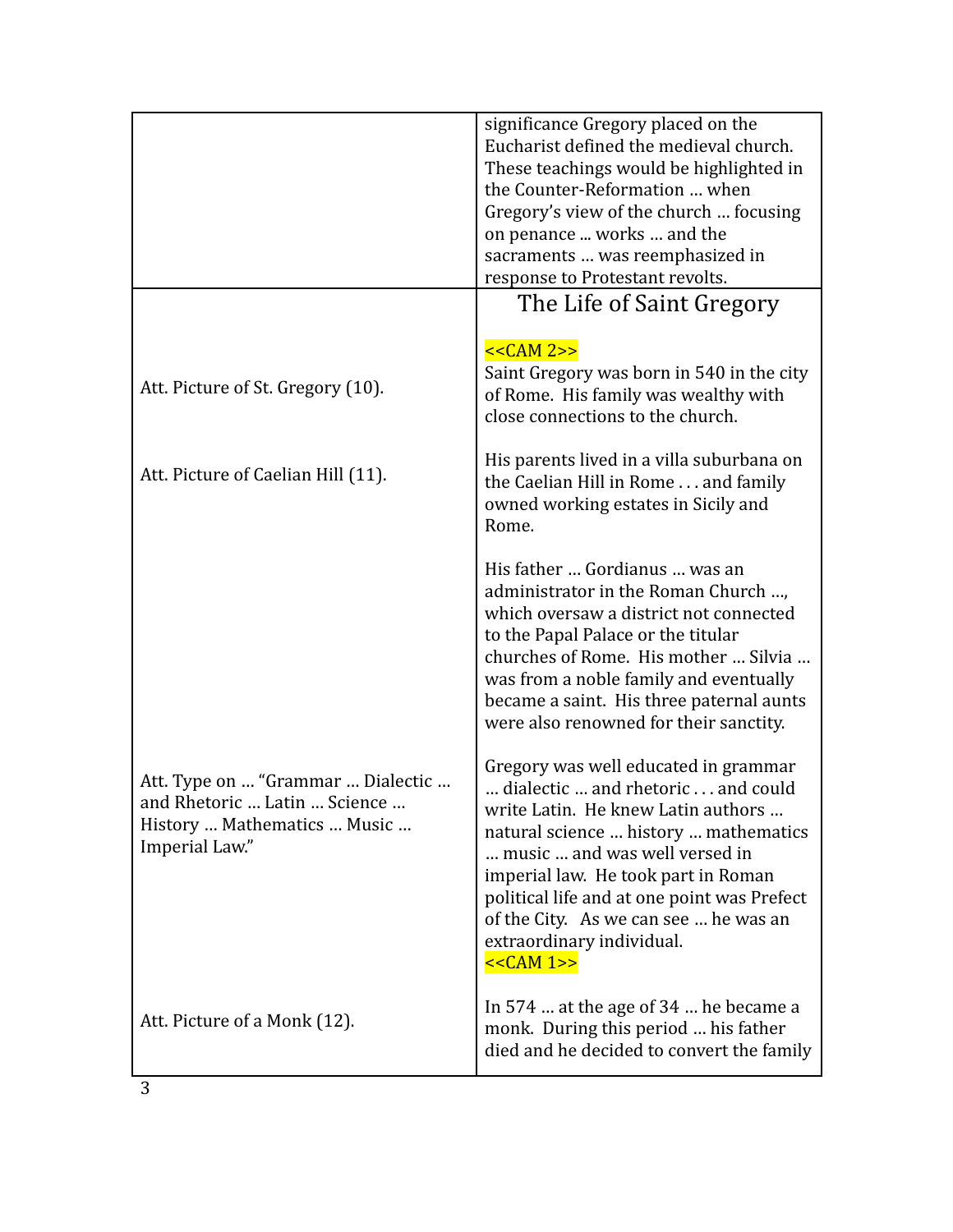|                                                                                               | villa suburbana into a monastery<br>dedicated to the apostle Saint Andrew.                                                                                                                                                                                                                                                   |
|-----------------------------------------------------------------------------------------------|------------------------------------------------------------------------------------------------------------------------------------------------------------------------------------------------------------------------------------------------------------------------------------------------------------------------------|
| Att. Picture of a Deacon being<br>consecrated (13).<br>Att. Picture of Pope Pelagius II (14). | In the course of his monastic life  he<br>decided to become a deacon and was<br>ordained by Pope Pelagius the SECOND.<br>After his ordination  the pope asked<br>Gregory for his assistance in trying to<br>heal the schism of the Three Chapters in<br>northern Italy.                                                      |
| Att. Picture of Gregory at his monastery                                                      | In 579 $\dots$ at the age of 39 $\dots$ the pope<br>chose Gregory as his ambassador to the<br>imperial court in Constantinople.                                                                                                                                                                                              |
| (15).<br>Att. Picture of Gregory as Pope (9).                                                 | After a few years as ambassador<br>Gregory left Constantinople in 585 and<br>returned to his monastery on the Caelian<br>Hill. He was then elected by acclamation<br>to succeed Pelagius the SECOND in 590<br>at the age of 50. $<<CAM 2>>$                                                                                  |
| Att. Picture of Gregory writing (16).<br>Att. Picture of Gregory celebrating Mass<br>(20).    | In his first years as Pope  he wrote a<br>series of letters disavowing any ambition<br>to the throne of St. Peter and praised<br>the contemplative life of the monks. He<br>later accepted God's calling and went<br>about fulfilling his duties as Pontiff<br>thus becoming the first "monk" pope.                          |
| Att. Type on  Servant of the Servants of<br>God".                                             | In his official documents  Gregory was<br>the first to make extensive use of the<br>term "Servant of the Servants of God" as<br>a papal title  thus initiating a practice<br>that was to be followed by most<br>subsequent popes.                                                                                            |
| Att. Type on  "The Father of Christian<br>Worship".                                           | He also made a general revision to the<br>liturgy of the Pre-Tridentine Mass and<br>for this effort he became known as the<br>"Father of Christian Worship." John the<br>Deacon wrote that Pope Gregory the<br>FIRST "removed many things  changed<br>a few  and added some" to the Mass.<br>Furthermore  he remarks that he |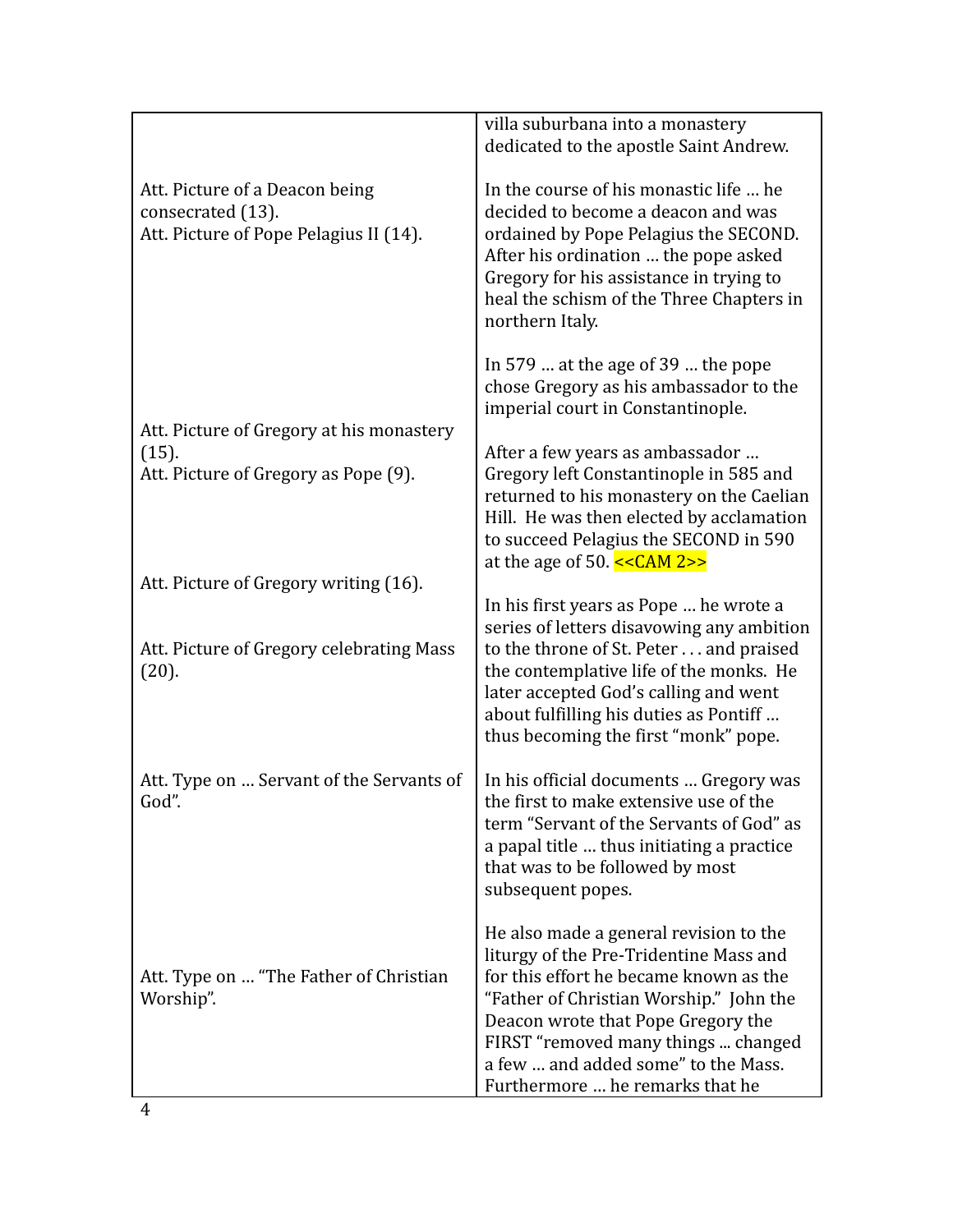|                                                                                                     | moved the Lord's prayer to immediately<br>follow after the Roman Canon and<br>immediately before the Fraction. This<br>position is still maintained today in the<br>Roman Liturgy. Lastly  he reduced the<br>role of deacons in the Roman Liturgy.<br>$<<CAM 1>>$                                                                                                                                                                                                                                          |
|-----------------------------------------------------------------------------------------------------|------------------------------------------------------------------------------------------------------------------------------------------------------------------------------------------------------------------------------------------------------------------------------------------------------------------------------------------------------------------------------------------------------------------------------------------------------------------------------------------------------------|
| Att. Picture of Pope Gregory's tomb (19).                                                           | Pope Gregory the FIRST died in 604. He<br>is known for being a reformer  an<br>excellent administrator  and a<br>"founder" of the medieval papacy ,<br>which exercised both secular and<br>spiritual power. Historians credit Pope<br>Gregory with re-energizing the Church's                                                                                                                                                                                                                              |
| Att. Picture of England (22).<br>Att. Picture of Netherlands (23).<br>Att. Picture of Germany (24). | missionary work among the non-<br>Christian peoples of northern Europe.<br>He is most famous for sending a mission<br>to evangelize the pagan Anglo-Saxons of<br>England. The mission was successful<br>and it was from England that<br>missionaries later set out for the<br>Netherlands and Germany.                                                                                                                                                                                                     |
| Att. Picture of Pope Gregory (10).                                                                  |                                                                                                                                                                                                                                                                                                                                                                                                                                                                                                            |
|                                                                                                     | Now that we have an understanding of<br>who Pope Gregory the FIRST was  let's<br>take a look at what he had to say about<br>pastoral rule. << CAM 2>>                                                                                                                                                                                                                                                                                                                                                      |
|                                                                                                     | Pope Gregory I on Pastoral<br>Rule                                                                                                                                                                                                                                                                                                                                                                                                                                                                         |
| Att. Granite Background (for all quotes);<br>change color of background for each<br>quote.          | That man [Priest], therefore, ought by all<br>means to be drawn with cords to be an<br>example of good living who already lives<br>spiritually, dying to all passions of the<br>flesh; who disregards worldly<br>prosperity; who is afraid of no adversity;<br>who desires only inward wealth; who<br>perpetrates no unlawful deeds, yet<br>deplores those perpetrated by others as<br>though they were his own; who so<br>insinuates himself as an example to<br>others in all he does that among them he |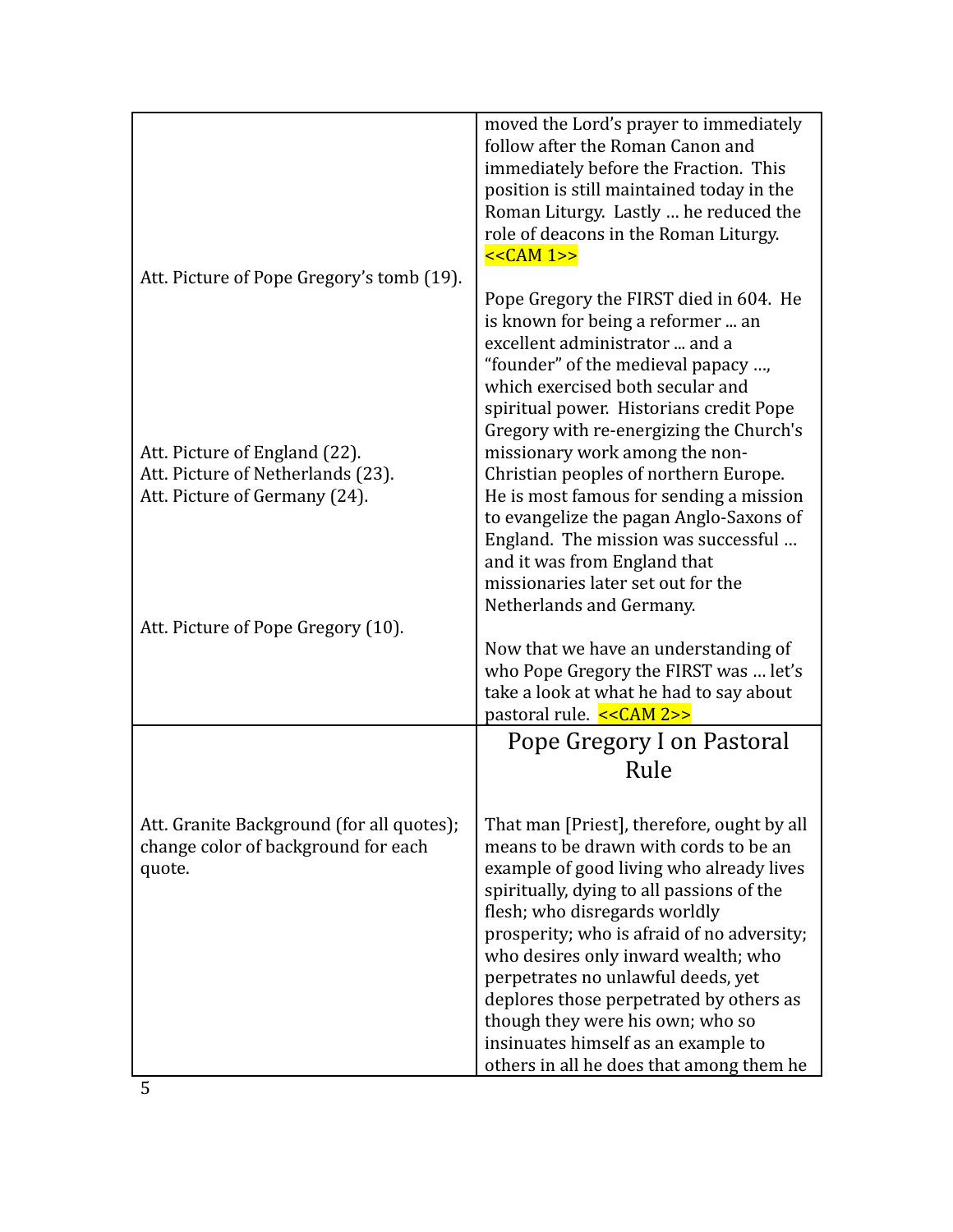| has nothing, at any rate of his own past<br>deeds, to blush for; who has already<br>learned by the use and trial of prayer<br>that he can obtain what he has requested<br>from the Lord, having had already said to<br>him, as it were, through the voice of<br>experience, While you are yet speaking, I<br>will say, Here am I Isaiah 58:9.                                                                                                                                                                                                                                                                                                                                                            |
|----------------------------------------------------------------------------------------------------------------------------------------------------------------------------------------------------------------------------------------------------------------------------------------------------------------------------------------------------------------------------------------------------------------------------------------------------------------------------------------------------------------------------------------------------------------------------------------------------------------------------------------------------------------------------------------------------------|
| Hence also it is written through the<br>prophet, A snare for the downfall of my<br>people are evil priests Hosea 5:1; 9:8.<br>Hence again the Lord through the<br>prophet says of the priests, They are<br>made to be for a stumbling-block of<br>iniquity to the house of Israel. For<br>certainly no one does more harm in the<br>Church than one who has the name and<br>rank of sanctity, while he acts perversely.                                                                                                                                                                                                                                                                                  |
| The conduct of a prelate ought so far to<br>transcend the conduct of the people as<br>the life of a shepherd is wont to exalt him<br>above the flock. It is necessary, then, that<br>in thought he should be pure, in action<br>chief; discreet in keeping silence,<br>profitable in speech; a near neighbor to<br>every one in sympathy, exalted above all<br>in contemplation; a familiar friend of<br>good livers through humility, unbending<br>against the vices of evil-doers through<br>zeal for righteousness; not relaxing in his<br>care for what is inward from being<br>occupied in outward things, nor<br>neglecting to provide for outward things<br>in his solicitude for what is inward. |
| The ruler should always be chief in<br>action, that by his living he may point out<br>the way of life to those that are put under<br>him, and that the flock, which follows the<br>voice and manners of the shepherd, may<br>learn how to walk better through<br>example than through words. For he who<br>is required by the necessity of his                                                                                                                                                                                                                                                                                                                                                           |